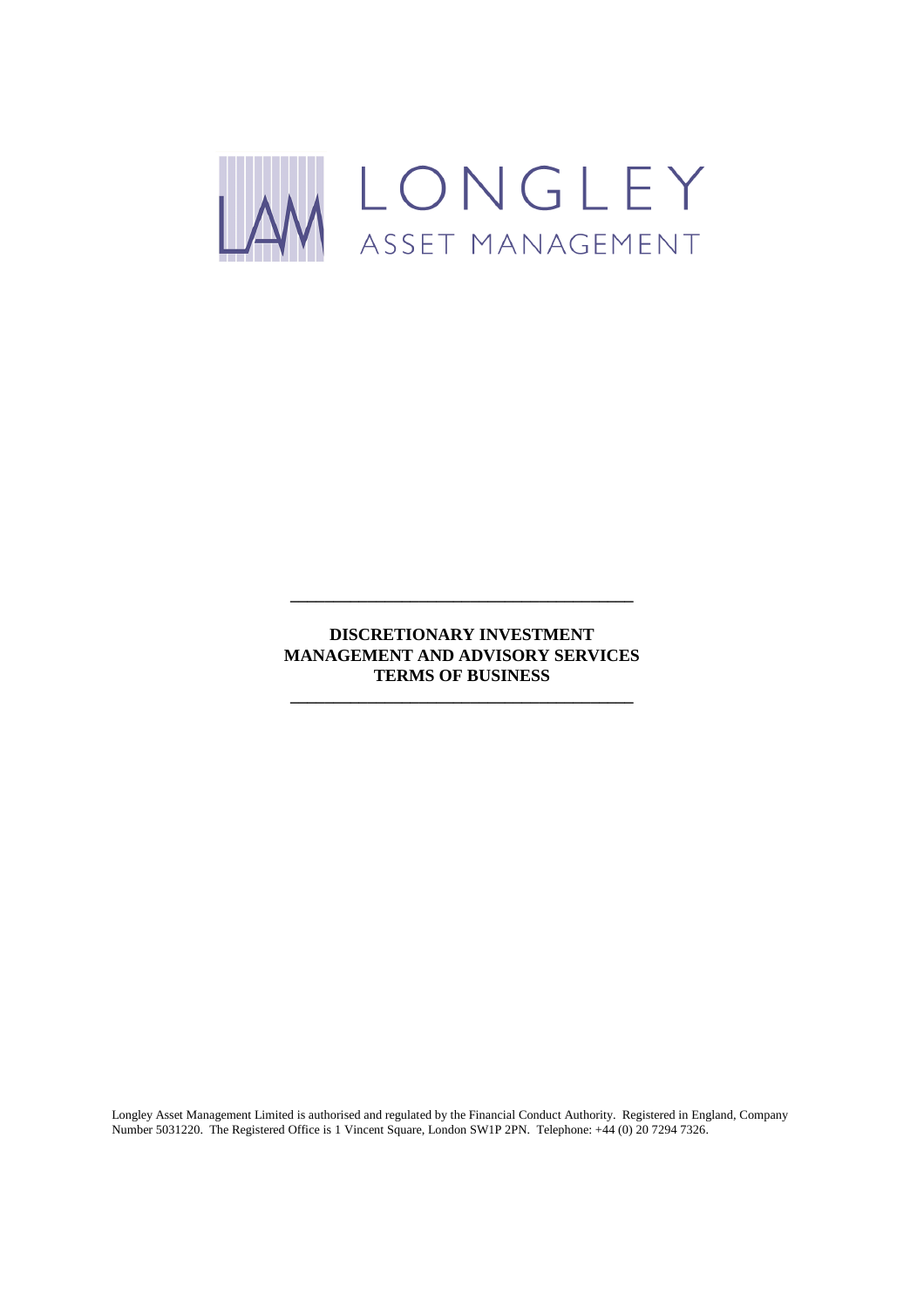

Longley Asset Management Limited, a company in England & Wales and having its registered office at 1 Vincent Square, London SW1P 2PN ("Longley").

Any reference to the Regulator in these Terms refers to the Financial Conduct Authority or any successor body.

## **WHEREAS:**

- A. Longley carries on business as an investment manager and an investment advisor.
- B. The Client wishes to appoint Longley to provide investment management and/or advisory services in accordance with the Client's investment objectives (as set out in the appendices) and Longley is willing to accept such appointment on the terms and conditions hereinafter contained.
- C. The Client's money and other relevant assets will be held by an independent broker or custodian and will not be held by Longley.

## **NOW IT IS HEREBY AGREED as follows:**

### 1. **Constitution and Interpretation**

- 1.1. This agreement and its appendix and any other documents annexed to or incorporated by reference in this agreement are to be construed as one document constituting the agreement of the parties as to the subject matter hereof (the "Agreement").
- 1.2 In this Agreement:

"Account" means one or more accounts opened by the Client with an independent broker or custodian.

"Customers" means any and all Clients of Longley.

"Portfolio" means those of the Client's assets to be managed by Longley in one or more Accounts and which are the subject of this Agreement.

- 1.3 Longley is regulated by the Financial Conduct Authority ("FCA") in the conduct of its investment business and nothing in this Agreement shall exclude any liability of Longley to the Client under the Financial Services and Markets Act 2000 (the "Act") or the rules from time to time of FCA (the "FCA Rules").
- 1.4 Except where the context otherwise requires, words and phrases defined in the FCA Rules shall have the same meanings in this Agreement.
- 1.5 This Agreement contemplates that the Client is to be treated by Longley as a Retail Customer for the purposes of the FCA Rules. As a result of this classification the Client will benefit from certain protections afforded to Retail (Private) Customers under FCA Rules.

## 2. **Appointment and Effective Date**

The Client hereby appoints Longley to act as investment manager and/or investment advisor of the Portfolio on behalf of the Client with effect from the date of receipt by Longley of documents listed in the appendix signed by the Client and by Longley or on such earlier date as may be agreed.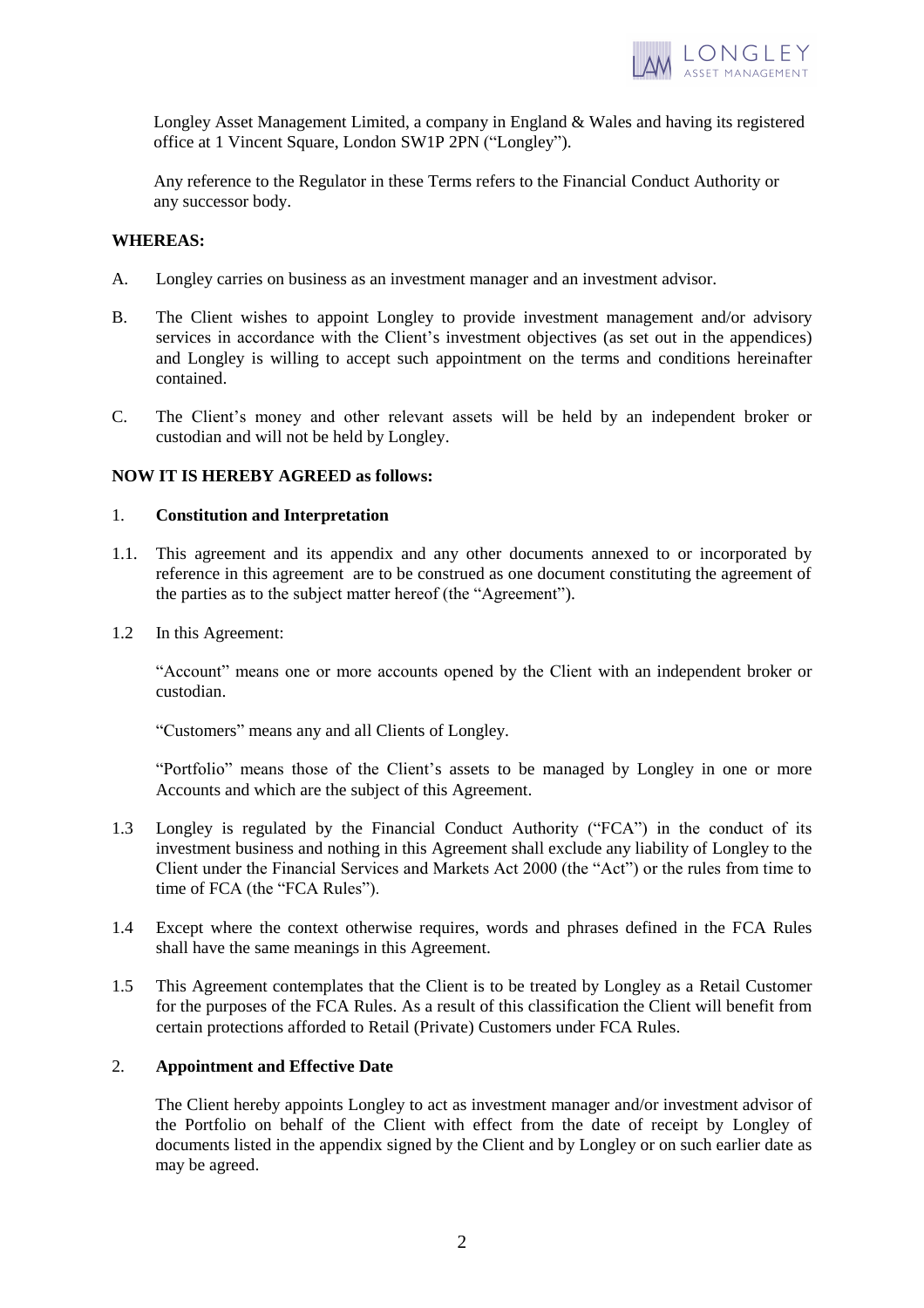

### 3. **Investment Management Services: Investment Discretion and Duties of Longley**

The following provisions only apply where Longley is appointed as investment manager:

- 3.1 Unless instructed otherwise, Longley shall have complete discretion for the Account (and without prior reference to the Client) to buy, sell, retain, exchange or otherwise deal in investments and other assets, make deposits, subscribe to issues and offers for sale of, accept placings, underwritings and sub-underwritings of any investments, effect transactions on any markets, take all day-to-day investment decisions and otherwise act as Longley judges appropriate in relation to the investment management of the Portfolios.
- 3.2 Unless instructed otherwise, Longley's services may include advising on and undertaking transactions in:
	- 3.2.1 unregulated collective investment schemes;
	- 3.2.2 non-readily realisable investments in which there is no recognised market and it may therefore be difficult to deal in such an investment or obtain reliable information about its value or risks associated with dealing in it;
	- 3.2.3 warrants, which often involve a high degree of gearing so that a relatively small movement in the price of an investment to which the warrant relates may result in a disproportionately large movement, unfavourable as well as favourable, in the price of the warrant;
	- 3.2.4 foreign exchange and/or investments denominated in a foreign currency, a movement in which may result in a separate gain or loss as compared to the value of the investments denominated in another currency or compared to the currency in which the Portfolio is valued;
	- 3.2.5 investments, the prices of which may be subject to stabilisation.
- 3.3 Unless instructed otherwise, there is no restriction on the amount of any one investment which may be made by Longley on the Client's behalf nor on the proportion of the Portfolio which any one investment or particular kinds of investment may constitute. Please request our wider range investment policy for guidelines on portfolio diversification across different asset classes. Any subsequent amendments to the restrictions or composition of the Portfolio at the request of the Client may only be made or undertaken with the agreement of Longley. If any restrictions are imposed, subsequent variations in the value of all or some of the investments may result in such limits being exceeded. While Longley will seek to bring the Portfolio back within the original restrictions as soon as reasonably practical, the Client acknowledges that it may not be practicable to do so immediately and that Longley has discretion as to the timing and method of achieving any required rebalancing of the Portfolio.
- 3.4 Longley shall have full authority to communicate orders directly to any broker of the Clients and to any custodian.
- 3.5 The Client acknowledges that no assurance, representation or guarantee has been given to it by Longley or any other person that Longley's management of the Portfolio will generate profits for the Client or will not result in losses.
- 3.6 Longley has procedures to make sure that, when it deals on the Client's behalf, it obtains the best outcome for the Client on a consistent basis. Longley will take all reasonable steps to provide the Client with what is termed 'best execution' of its orders.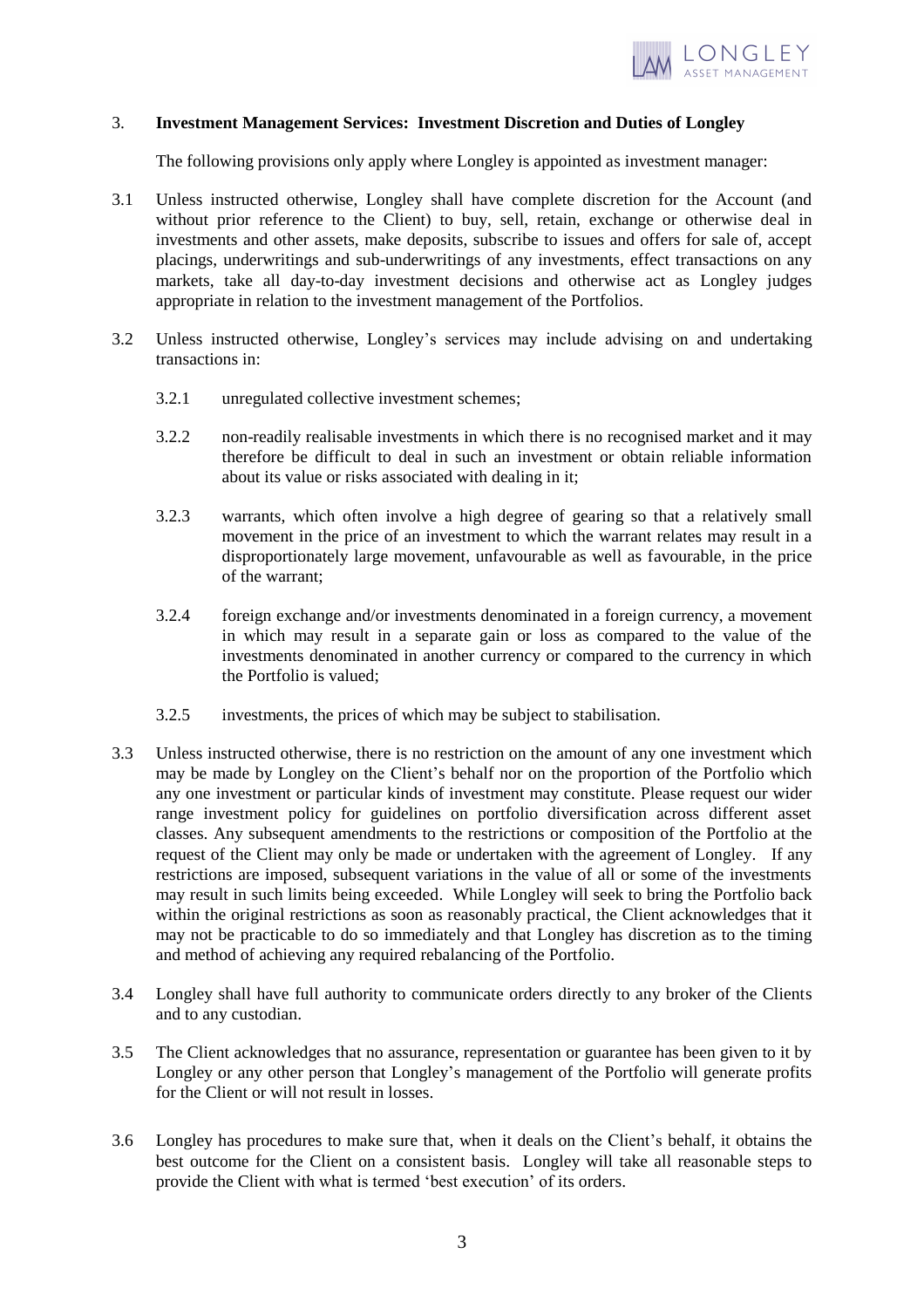

## 4. **Investment Advisory Services: Duties of Longley**

The following provisions only apply where Longley is appointed as investment advisor or gives advice pursuant to an investment management contract:

- 4.1 Longley shall advise the Client in relation to the investment of the Account, as well as on such ancillary matters as shall reasonably be requested by the Client and having regard to the Client's investment objectives. In particular, Longley shall, if requested by the Client in writing:
	- 4.1.1 analyse the performance of investments and advise the Client in relation to investment trends, market improvements, political and economic conditions and all other matters likely or which might reasonably be considered to affect the investment objectives of the Client and consult with such other investment advisers and managers as may be appointed by the Client from time to time;
	- 4.1.2 at the Client's request provide a representative to attend such meetings with the Client in connection with any of its duties specified above as may be agreed from time to time; and
	- 4.1.3 perform such other duties as may be reasonably necessary or incidental to the above or as may be agreed between the Client and Longley.
- 4.2 Longley may advise in relation to any of the investments specified in Clause 3 above.

### 5. **Initial Value and Composition**

The initial value and composition of the Portfolio is as indicated in the documents referred to in Schedule A.

### 6. **Client's Warranties**

- 6.1 The Client warrants that: (i) the Client has full power to employ Longley; and (ii) the Portfolio is free from all liens, charges and other encumbrances save as otherwise notified.
- 6.2 Where Longley is appointed as investment manager, the Client undertakes not to deal, except through Longley, with any of the assets in the Portfolio or to authorise anyone else to so deal while this Agreement is in force.
- 6.3 The Client warrants that any information which the Client has provided to Longley, including in relation to the Client's status for taxation purposes, is complete and correct and agrees to provide any further information properly required by any competent authority. The Client will notify Longley forthwith if there is any material change in any such information provided.
- 6.4 The Client warrants that it will at all times be fully responsible for payment of all taxes due whether of an income or other nature, and for the making of all claims in relation thereto (including any claims relating to withholding tax) whether for exemption or otherwise for filing any and all tax returns and for providing any relevant tax authorities with all necessary information in relation to any investment business carried on by Longley.

## 7. **Instructions and Communications**

7.1 Longley may rely and act on any instruction or communication which purports to have been given (and which is reasonably believed to have been given) by or on behalf of any person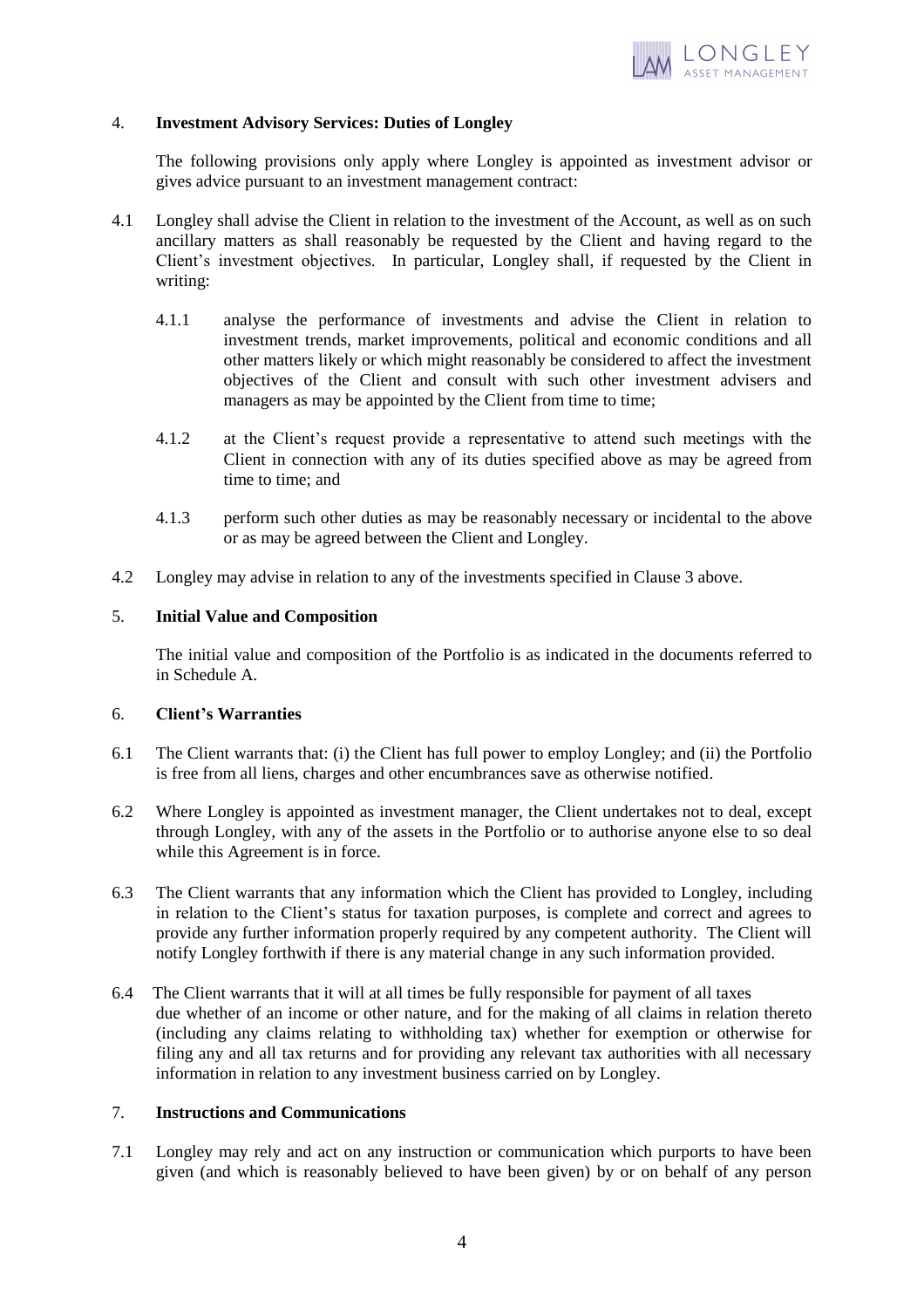

notified by the Client from time to time as being authorised to instruct Longley in respect of the Portfolio and, unless Longley shall have received written notice to the contrary, whether or not the authority of any such person shall have been terminated.

- 7.2 Subject to the provisions of Clause 7.1:
	- 7.2.1 Any notice or other communication in connection with this Agreement must be in writing; and must be left at the address of the addressee or sent by prepaid ordinary post (airmail if posted to or from a place outside the United Kingdom) to the address of the addressee specified above or, if the addressee notifies another address in England and Wales for such purpose, then to that other address.
	- 7.2.2 A notice or other communication shall take effect from the time it is received (or, if earlier, the time it is deemed to be received in accordance with Clause 7.2.3) unless a later time is specified in it.
	- 7.2.3 Any notice or other communication given or made under or in connection with the matters contemplated by this agreement shall be addressed as provided in Clause 7.2.1 and, if so addressed, shall be deemed to have been duly given or made as follows:
		- (a) if personally delivered, upon delivery at the address of the relevant party;
		- (b) if sent by first class post, two Business Days after the date of posting;
		- (c) if sent by airmail, six Business Days after the date of posting.
	- 7.2.4 Telephone calls and messages may need to be verified and/or confirmed in writing before they can be acted upon. Emails may need to be verified and/or confirmed in writing and/or by telephone before they can be acted upon. Text messages will not be an acceptable form of communication.
	- 7.2.5 Our regulator, the FCA, stipulates that from 3 January 2018 any communications with Clients relating to (or intended to relate to) transactions that are held on telephone or electronic devices must be recorded and stored for up to seven years. Longley will provide details of specific recommendations to Clients by email, and/or other written forms. These recommendations will only result in transactions if and when the Client acknowledges and agrees in writing to such recommendations. If a Client wishes to instruct Longley with a transaction (order) such instruction must be provided in writing. Longley may need to verify such written order(s) before placing the transaction. Relevant notes from face-to-face Client meetings will be considered equivalent to orders received by telephone or electronic device. In order to comply with the FCA the details of all Client communications and face-to-face meetings will be stored for audit and other regulatory purposes for the required time. Telephone calls and communication by electronic form may be recorded.

## 8. **Delegation and Use of Agents**

Longley may employ agents to perform any administrative, dealing and ancillary services required to enable Longley to perform its services under this Agreement. Longley will act in good faith and with due diligence in its choice and use of such agents.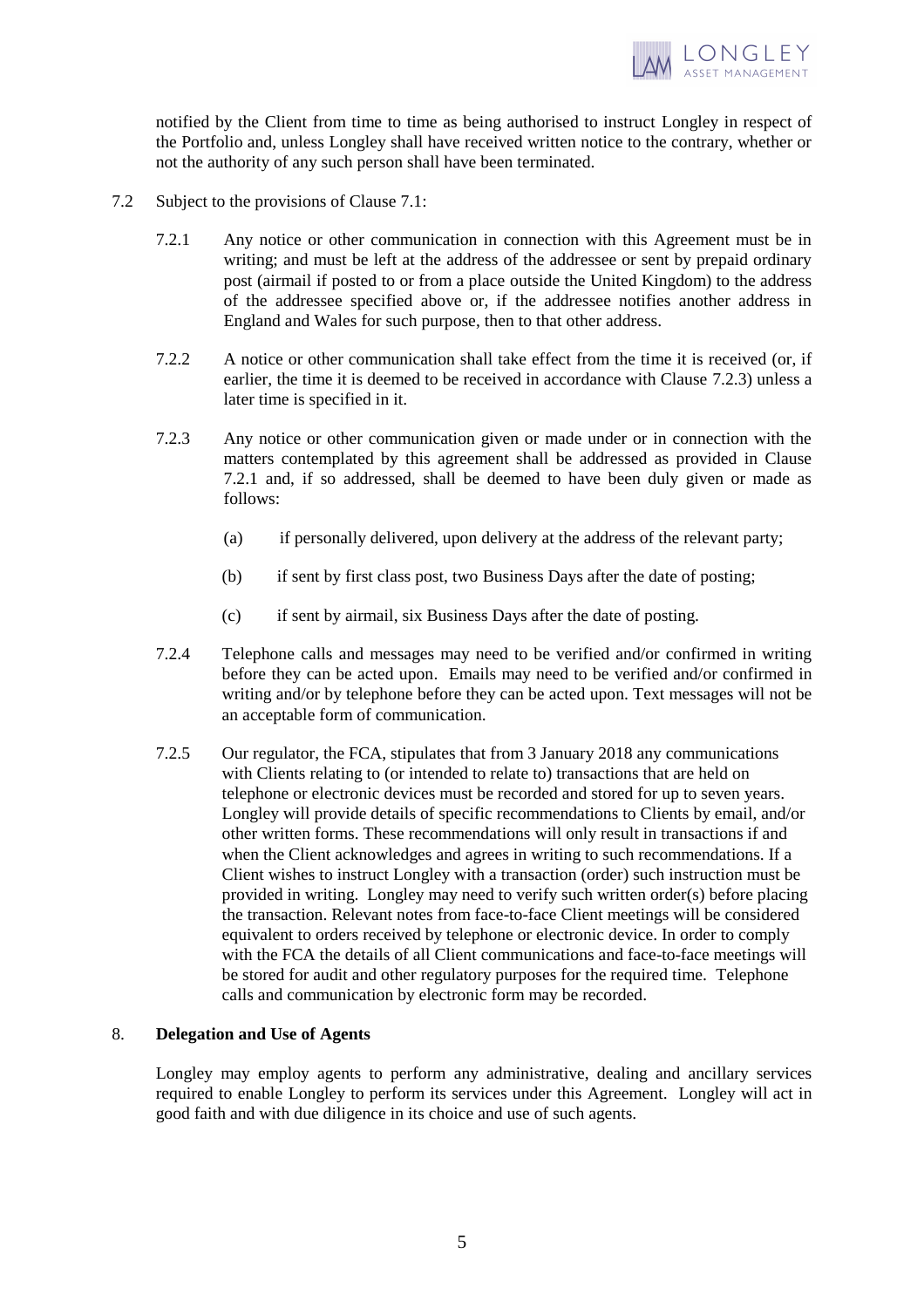

### 9. **Client Money and Custodian Services**

Longley will not itself hold cash on the Client's behalf or act as custodian of the Client's investments (including holding contracts or registering documents of title in its name). All cash and assets in the Portfolio will be held by independent brokers or custodians appointed directly by the Client.

### 10. **Voting**

Where Longley acts as investment manager, Longley may decide (subject to the Client's specific instructions) at its discretion whether or not to procure the exercise by a custodian of any voting rights attaching to the investments of the Portfolio. Unless otherwise instructed by the Client, Longley shall be entitled to exercise such rights notwithstanding any conflicts of interest it may have in determining how to vote such investments providing Longley shall be in compliance with Clause 14 below.

### 11. **Lending and Borrowing**

- 11.1 Unless stated otherwise, where Longley acts as investment manager, Longley may:
	- 11.1.1 commit the Client to supplementing the assets in the Portfolio by borrowing cash or investments or entering into a foreign exchange contract on the Client's behalf and by committing the Client to a contract which may require the Client to supplement such assets; and
	- 11.1.2 enter into transactions on the Client's behalf which will result in the Client incurring a short position.

#### 12. **Reporting**

Longley will not provide contract notes or any reports to the Client. All such reports shall be sent to the Client by the relevant broker or custodian.

## 13. **Dealing and Counterparties**

The following provisions only apply where Longley is appointed as investment manager:

- 13.1 In effecting transactions for the Portfolio, Longley will deal for the Client as agent. Longley may deal on such markets or exchanges as it thinks fit. The Client agrees that all transactions will be effected in accordance with the rules and regulations of the relevant market or exchange, and that Longley may take all such steps as may be required or permitted by such rules and regulations and/or by good market practice including, where appropriate, parting with possession of documents of title representing assets of the Portfolio. Longley shall not act as principal in any transaction with the Client.
- 13.2 Subject to FCA Rules, Longley may aggregate transactions for the Portfolio with those of other clients and of its employees. The custodian and any independent broker may also average the prices obtained so that all clients involved in the transaction pay or receive the same average price. This may result in the Client obtaining on some occasions a more favourable transaction price and on others a less favourable transaction price than had the Client's order been effected separately.
- 13.3 Longley will act in good faith and with due diligence in its choice and use of any counterparties.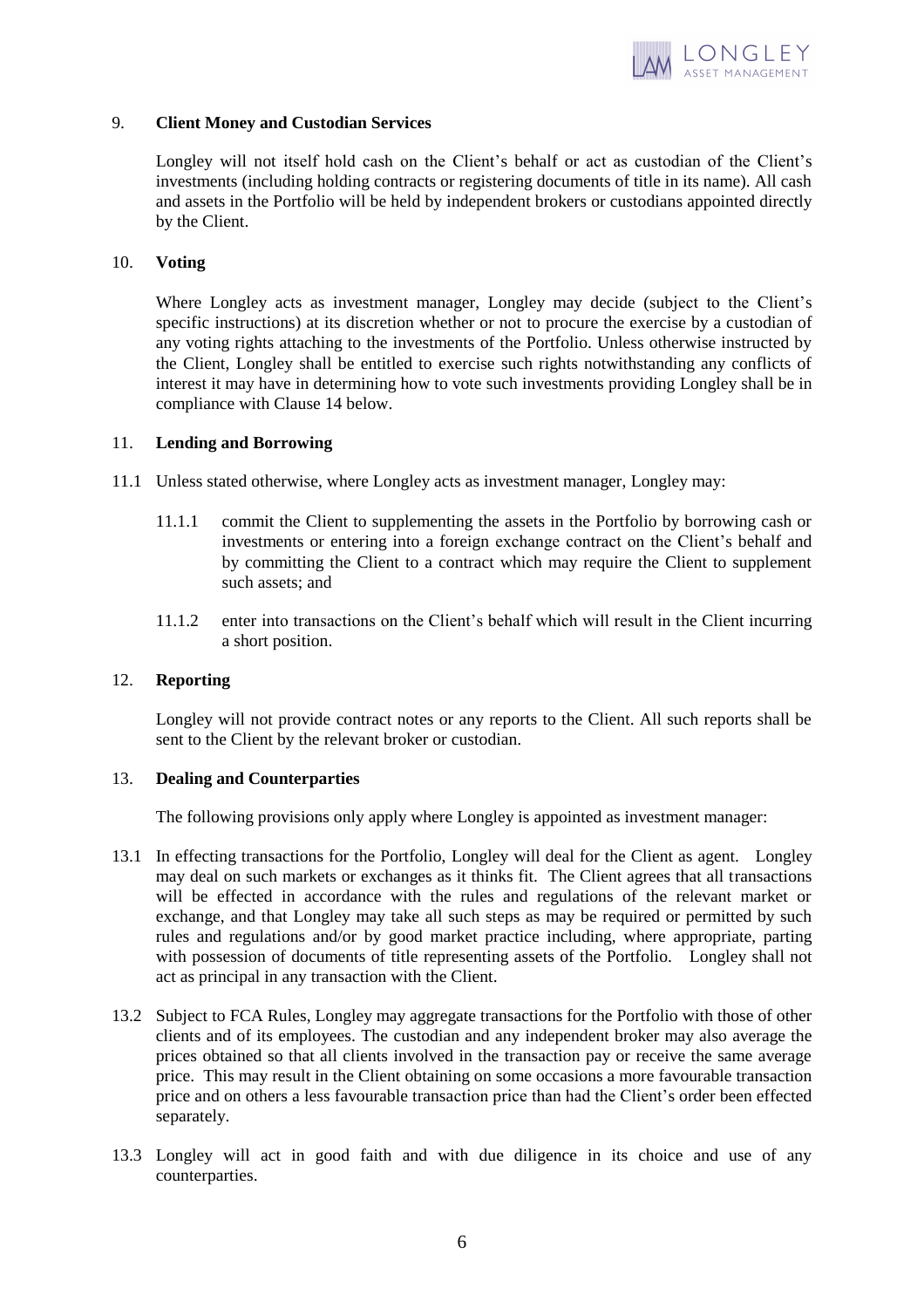

13.4 Longley shall have no responsibility for any matters properly relating to the Client's relationship with any custodian or independent broker including, without limitation, the clearing of the Client's transactions, payment of brokerage commissions, delivery of confirmations of transactions to the Client or the custodian (save that Longley will endeavour to ensure that such delivery takes place) or custody over the assets of the Client and/or other assets credited to the Account.

## 14. **Potential Conflicts of Interest and Disclosures**

- 14.1 Longley may, subject to the overriding principles of suitability and without prior reference to the Client, effect transactions in which, or provide services in circumstances where, Longley has, directly or indirectly, a material interest or a relationship of any description with another party which may involve a potential conflict with Longley's duty to the Client. Longley shall not be liable to account to the Client for any profit, commission or fees arising to Longley from any such transactions and Longley's fees shall not, unless otherwise provided, be abated thereby. For example, such potential conflicting interests or duties may arise because:
	- 14.1.1 Longley undertakes investment business for other Clients, and for itself;
	- 14.1.2 the transaction is in securities issued by another Client of Longley; or
	- 14.1.3 Longley may act as agent for the Client or advise the Client in relation to transactions in which it is also acting as agent or for the account of or advising other Clients.

## 15. **Soft Commissions/Inducements**

Longley does not enter, either directly or indirectly, into soft commission/inducement arrangements with any custodian or any broker. Longley retains the right to do so in the future and in which case it will notify the Client in advance and comply with all FCA Rules. Longley pays for relevant investment research out of its allocated annual research budget.

## 16. **Fees and Charges**

- 16.1 Fees payable for the services provided by Longley shall be payable by the Client to Longley at the rates specified in the supplied Schedule of Fees and Charges. Such rates may be amended from time to time.
- 16.2 Longley will not be liable to account to the Client for or (save in respect of fees or commissions charged to the Client) to disclose to the Client any profit, commission, introductory or other fees or remuneration made or received by Longley by reason of any transaction with or for the Client or any introduction of the Client to any third party.
- 16.3 Any sums due to Longley or to any other person in respect of fees pursuant to this Agreement will be deducted by Longley out of the Account. The Client agrees that Longley may instruct the custodian to debit such fees.
- 16.4 Longley shall be entitled to be reimbursed by the Client for all out-of pocket expenses properly incurred by it in the performance of its services hereunder including, but not limited to, any stamp and other duties, tax, governmental and fiscal charges incurred in carrying out any transactions as agent for the Client.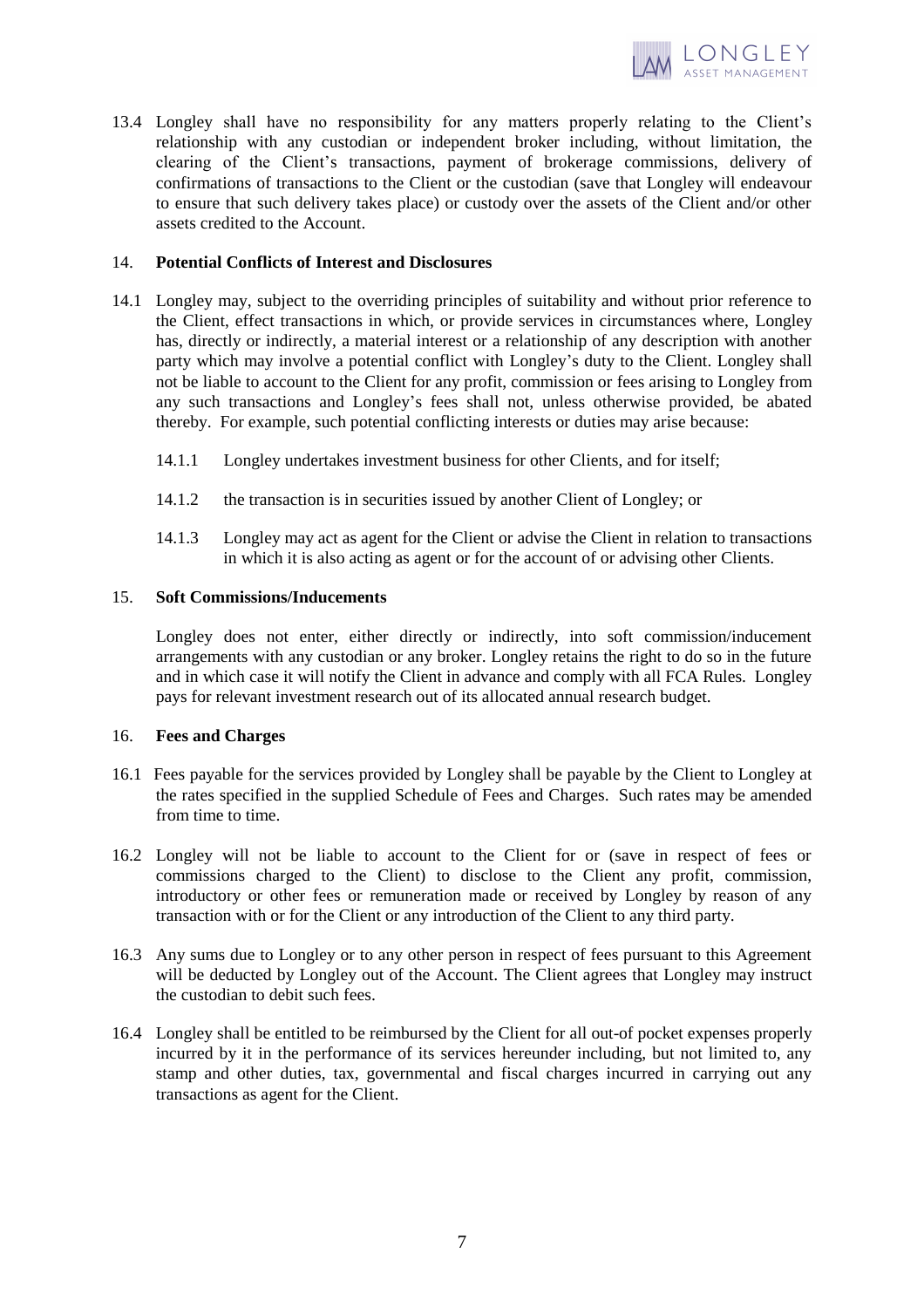

## 17. **Taxation**

Longley shall use reasonable endeavours to avoid taking or omitting to take any action that to its knowledge would prejudice the Client's tax status as notified to Longley. Subject thereto, the Client and the Client's professional tax advisers (where applicable) remain responsible for the management of the Client's affairs for tax purposes, and all investment transactions shall be undertaken without regard to withholding taxes or other tax consequences.

## 18. **Liability**

- 18.1 Longley will always take reasonable care in matters regarding the Client's investments but cannot guarantee that investments will not depreciate in value or that they will not at any time be affected by adverse tax consequences. Except where Longley is requested to advise on specific investments and is made aware in writing of all relevant circumstances, it accepts no responsibility for the Client acting or not acting on any advice it gives to the Client.
- 18.2 Longley shall not be liable for any error of judgement or any loss suffered by the Client in connection with the services it provides to the Client as Manager (and in particular, but without limitation, Longley shall not be liable for any loss which may be sustained in the purchase, holding or sale of any investments or a foreign exchange contract in accordance with those services) unless such loss arises from negligence, wilful default, dishonesty or fraud by Longley or any of its employees.
- 18.3 Longley shall not be liable for any losses sustained or profits or income foregone by the Client due to the custodian or independent broker dealing or failing to deal with the Client's assets, nor shall Longley be liable for losses suffered as a result of the custodian failing to notify Longley of any corporate or other transaction affecting the Portfolio.
- 18.4 The Client agrees to keep Longley and its directors, officers, employees and duly appointed agents and representatives (including any sub-manager) indemnified against all costs, charges, liabilities and expenses whatsoever incurred by them pursuant to or in connection with this Agreement unless due to their negligence, wilful default, dishonesty or fraud.

## 19. **Termination**

- 19.1 This Agreement shall continue and remain in force unless and until terminated by either party giving to the other not less than 30 days written notice of termination, or immediately on the happening of one of the following events:
	- 19.1.1 in the event (where relevant) of (i) the winding up of or the appointment of an administrator, examiner or receiver to the other party or upon the happening of a like event at the direction of an appropriate regulatory agency or court of competent jurisdiction; or (ii) the institution of bankruptcy or similar proceedings against the Client;
	- 19.1.2 if the other party shall commit a material breach of the provisions of this agreement and if capable of remedy shall not have remedied the same within 30 days after service of notice requiring it to be remedied;
	- 19.1.3 (where relevant) upon notice of the death of the Client.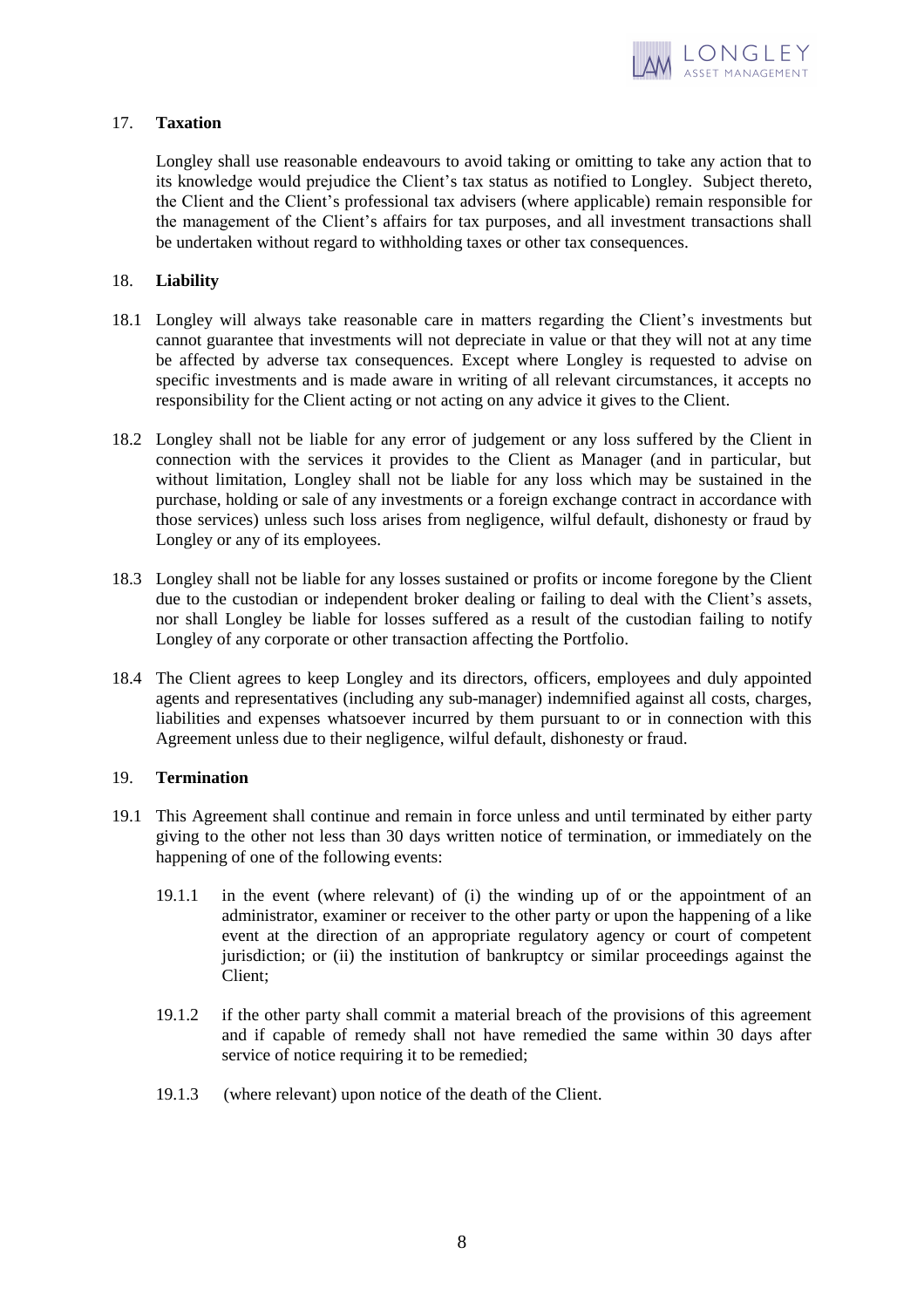

### 20. **Consequences of Termination**

- 20.1 Any termination shall be without prejudice to the rights and liabilities of either party in respect of transactions already initiated. All outstanding transactions at the time of termination will be settled and delivery made.
- 20.2 Longley may, where applicable, charge the Client for any periodic fees due, corresponding to that part of the period which has expired when the Agreement is terminated. Longley may also charge any reasonable and documented additional expenses which are necessarily incurred in terminating the Agreement plus any losses necessarily realised in settling or concluding outstanding obligations.

# 21. **Confidentiality**

- 21.1 Longley is not obliged to disclose to the Client or in making any decision or taking any action in connection with the arrangement of the Portfolio to take into consideration information:
	- 21.1.1 where the disclosure of it to the Client would be a breach of duty or confidence to any other person; or
	- 21.1.2 which comes to the notice of an employee, officer or agent of Longley but does not come to the actual notice of the individual managing the Portfolio or making the decision or giving the advice in question.
- 21.2 The parties to this Agreement will at all times keep confidential information acquired in consequence of this Agreement, except for information which they are bound to disclose under compulsion of law, or by request of regulatory agencies or to their professional advisers.

## 22. **Complaints**

- 22.1 Longley always aims to provide first class service to its clients, but recognise that there can be times when things go wrong and it may fall short of the Client's expectations.
- 22.2 If the Client is in any way dissatisfied with the service provided by Longley, a complaint may:
	- 22.2.1 be addressed to: The Compliance Officer Longley Asset Management 44 Clarendon Drive London  $SW15$  1AE; or
	- 22.2.2 be made to the Compliance Department by telephoning 020 7294 7326.
- 22.3 Longley will acknowledge the complaint and do its best to resolve it promptly and fairly, liaising with the Custodian where appropriate, and always bearing in mind Longley's obligation to act in its Clients' best interests. At the time that Longley acknowledges the complaint it will provide a copy of the firm's complaints handling procedures, and will keep the Client appropriately informed during its investigations. The Client can ask its Adviser to provide a copy of Longley's complaints handling procedure at any time.
- 22.4 Once Longley has investigated and assessed the complaint, it will inform the Client whether or not the complaint has been upheld, take remedial action and/or offer redress where appropriate. If the Client does not agree with the resolution, the complaint may be referred to the Financial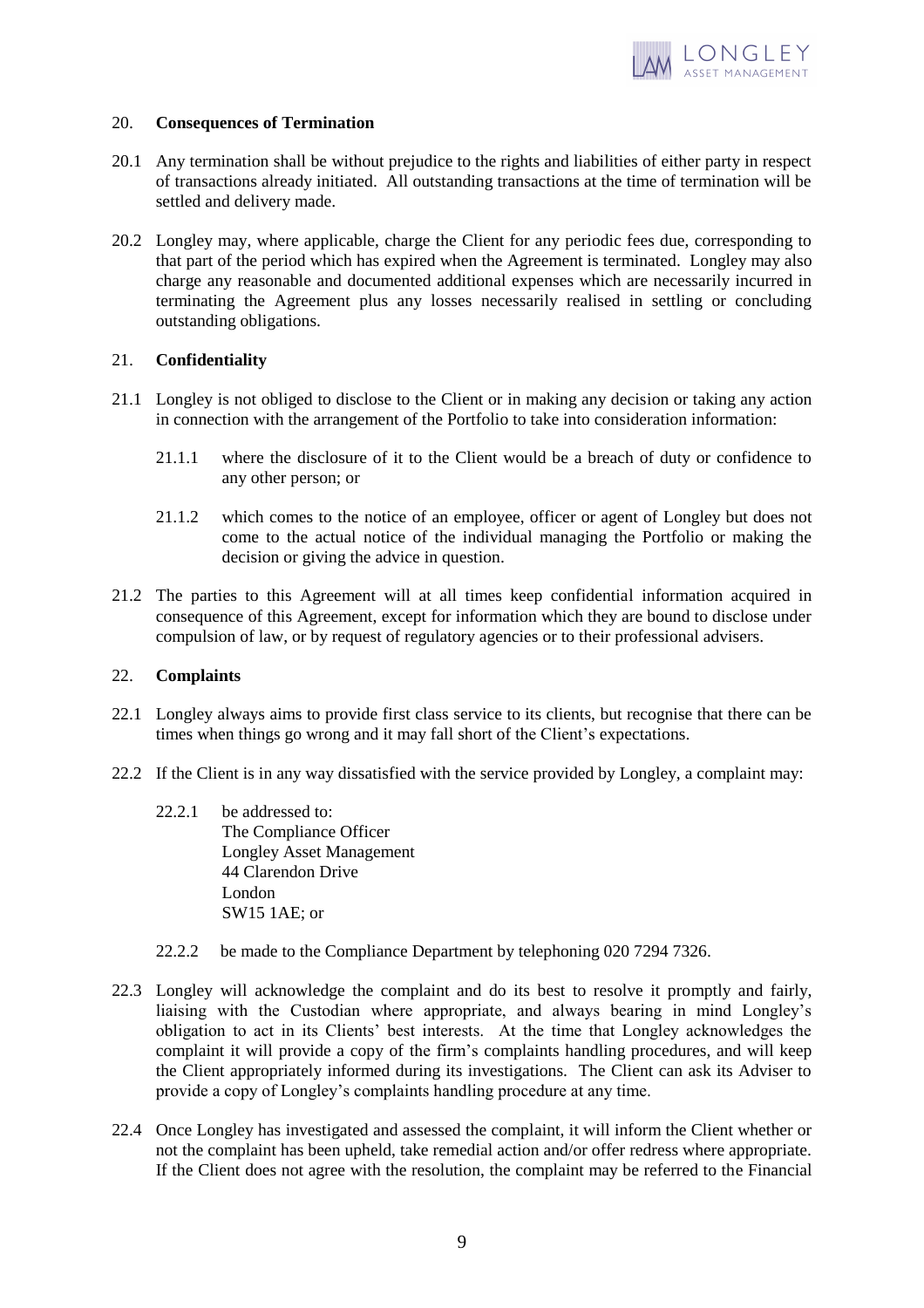

Ombudsman Service. Longley will provide full details of this service when it provides its conclusion.

### **23 Client Information**

- 23.1 Longley is registered in the UK as a Data Controller with the Information Commissioner's Office under the Data Protection Act 1998. By accepting these terms, the Client agrees that Longley may collect, use, store and otherwise process the personal information it provides. The information provided may include personal data and sensitive personal data. This information is for the purposes of providing the services to the Client under these Terms, administering the Client account, and related purposes. Such purposes include, for example, verifying the Client's identity. From 25<sup>th</sup> May 2018 Longley is subject to the requirements of the General Data Protection Regulation (GDPR) and has internal policies to order to achieve
- our full policy notice, please request a copy from us. 23.2 The information that Longley and the Custodian hold about the Client is confidential and will not be used for any purpose other than in connection with the provision of services to the Client, unless it is information that is already publicly available. This confidential information will only be disclosed to third parties outside the groups of companies of the Custodian and

this. For a summary of some of the key points of our privacy notice please schedule B. For

- 23.2.1 where required by law, or if requested by any regulatory authority or exchange having control or jurisdiction over Longley or any of its respective group companies;
- 23.2.2 to investigate or prevent fraud, money laundering, terrorism or other illegal activity;
- 23.2.3 to any third party in or outside the European Union (EU) or EEA in connection with the services of Longley or those of the Custodian;
- 23.2.4 for identity checks and credit assessments;

Longley in the circumstances described below:

- 23.2.5 if it is in the public interest to disclose such information;
- 23.2.6 at the Client's request, or with the Client's consent.
- 23.3 Please be advised that, by signing or otherwise consenting to these Terms, the Client agrees to the transmission of its data internationally, including to countries outside the EU/EEA and the USA.
- 23.4 Under applicable data protection legislation the Client is entitled to a copy of the information Longley holds about that Client. This is called a Subject Access Request ('SAR'). The Client should apply to Longley for such information. The Client's right to access information held about it by Longley can be exercised by contacting:

Longley Asset Management 44 Clarendon Drive London SW15 1AE

23.5 Please inform Longley if any information it holds is inaccurate or no longer valid so that records can be corrected or updated. Longley is required for legal and regulatory reasons to keep certain documents relating to Client accounts for at least six years following the termination of a Client relationship, unless required by other laws and regulations, not to do so.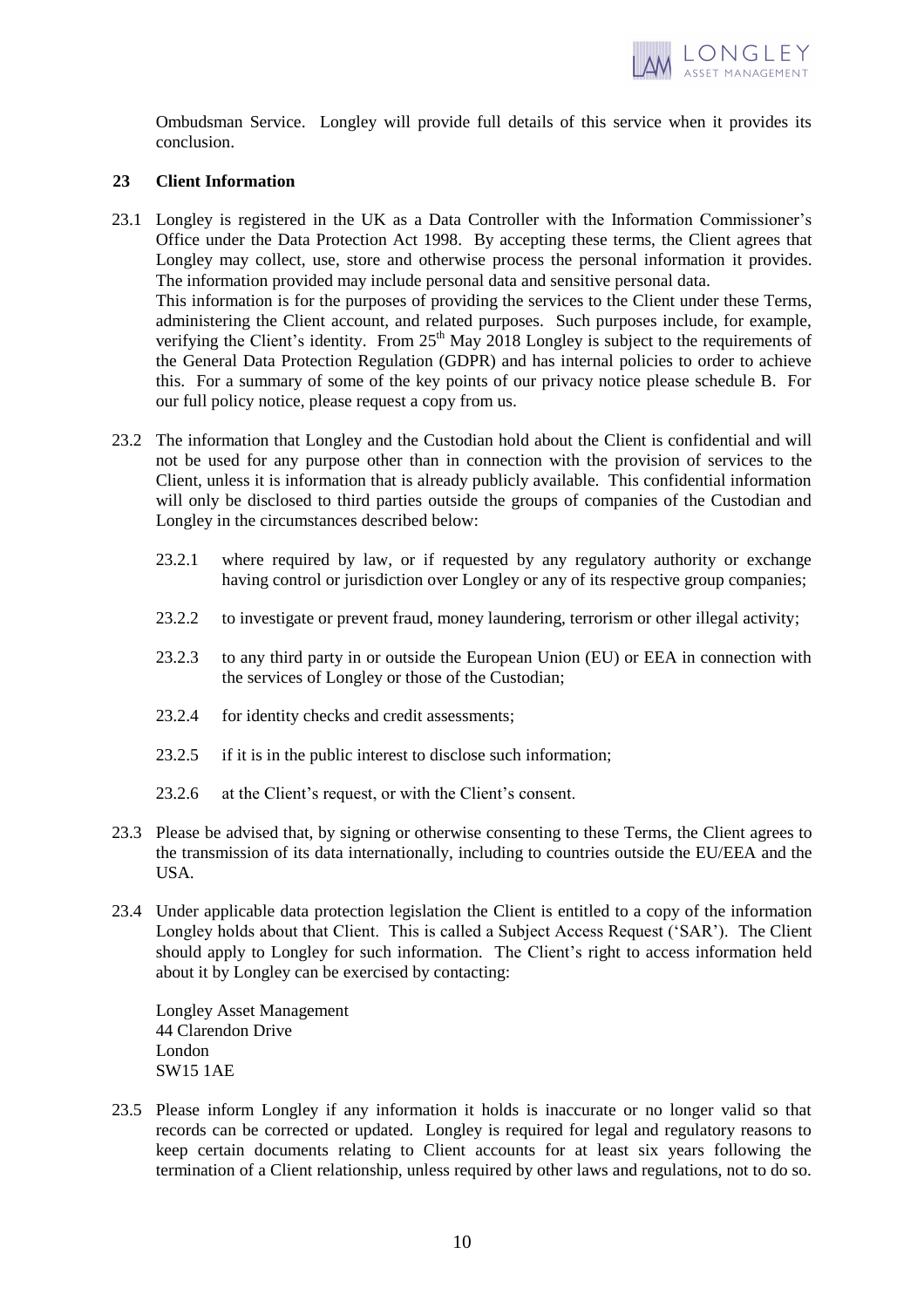

The Client will not be at liberty to request the destruction or deletion of any record relating to it unless Longley is required to do so by law or other regulatory requirement. Longley may also be unable to inform the Client what action has been taken, including whether records have been deleted or destroyed. Telephone calls may be recorded and therefore Longley may have access to telephone recordings for up to seven years.

## **24 The Financial Services Compensation Scheme**

- 24.1 Longley participates in the Financial Services Compensation Scheme ('FSCS') which provides compensation in certain circumstances if it is in default. The maximum level of compensation for claims against firms declared in default on or after  $1<sup>st</sup>$  July 2010 is £50,000 per person per firm.
- 24.2 Not every investor is eligible to participate in this scheme. For more details please refer to the Longley Adviser, or directly to the FSCS website (www.fscs.org.uk).

## 25. **Assignment**

This Agreement is personal to the Client and shall not be capable of assignment or of being transferred by the Client. Longley may assign or transfer this Agreement to any Subsidiary or Holding Company (as defined in s.736 of the Companies Act 1985) upon giving the Client 30 days notice in writing.

## 26. **Amendments**

Any amendment proposed by a party to be made to this Agreement shall be notified in writing to the other party. Any amendment proposed by Longley shall take effect on the date specified (not being less than 15 business days after the issue of the notice) unless the Client in the meantime notifies Longley to the contrary or requests an extension of time. Any amendment proposed by the Client shall take effect when accepted in writing by Longley.

## 27. **Force Majeure**

- 27.1 Notwithstanding any other provision contained in this Agreement, neither party shall be liable for any action taken, delay or any failure to take any action required to be taken hereunder or otherwise to fulfil its obligations hereunder (including without limitation the failure to receive or deliver securities or the failure to receive or make any payment) in the event and to the extent that the taking of such action, delay or such failure arises out of or is caused by or directly or indirectly due to war, act of terrorism, insurrection, riot, labour disputes, civil commotion, act of God, accident, fire, water damage, explosion, any law, decree, regulation or order of any government or governmental body (including any court or tribunal), or any other cause (whether similar or dissimilar to any of the foregoing) whatsoever beyond its reasonable control or the reasonable control of any delegate or securities system.
- 27.2 The non-performing party shall use all reasonable efforts to minimise the effect of any force majeure. In any such event, the non-performing party shall be excused from any further performance and observance of the obligations so affected only for so long as such circumstances prevail and such party continues to use commercially reasonable efforts to recommence performance or observance as soon as practicable.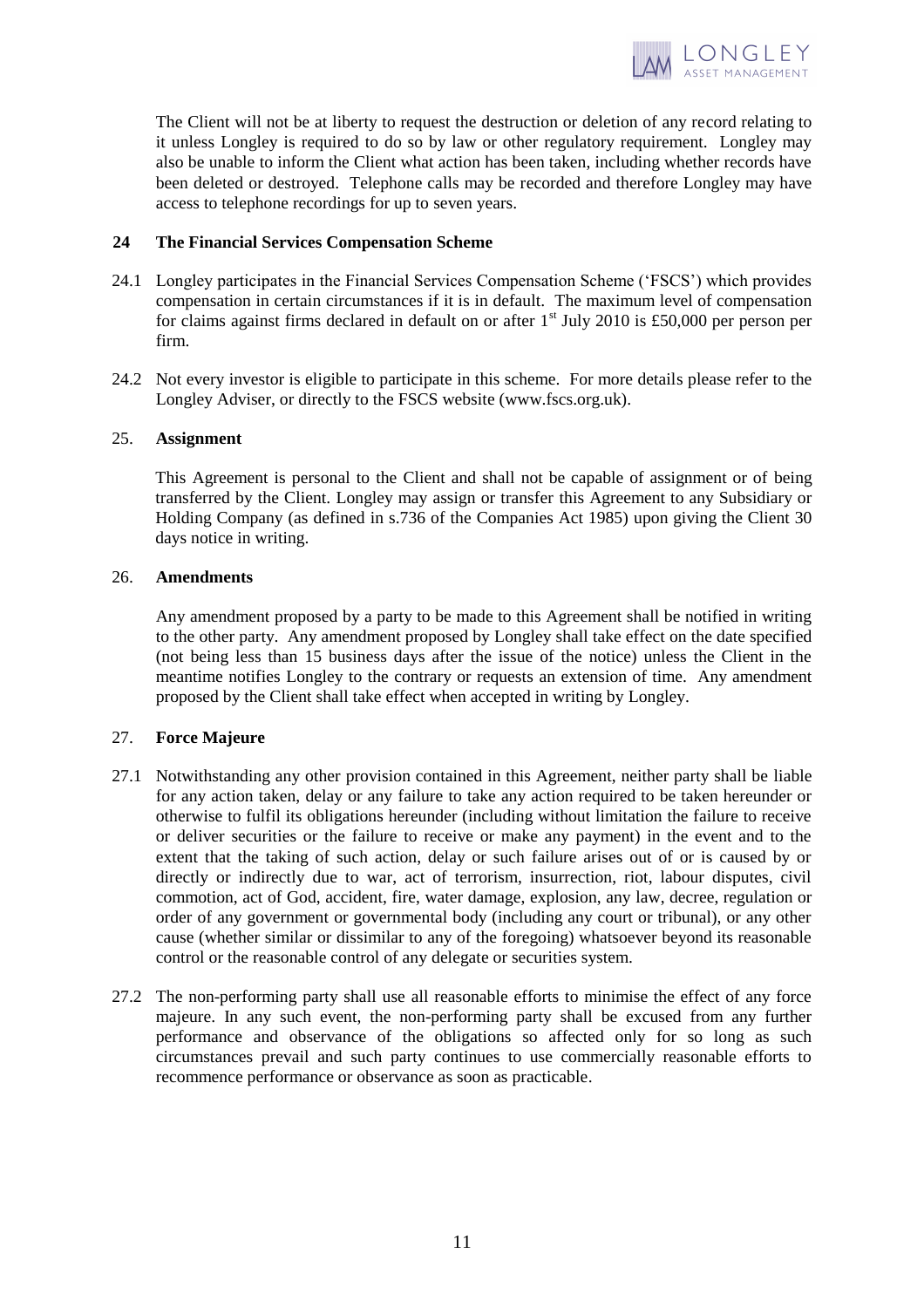

## **28.** Governing Law

This Agreement will be governed by and construed in accordance with English law. The English courts are to have non-exclusive jurisdiction to settle any disputes or claims which may arise out of or in connection with this Agreement for which purposes all parties agree to submit to the jurisdiction of the English courts.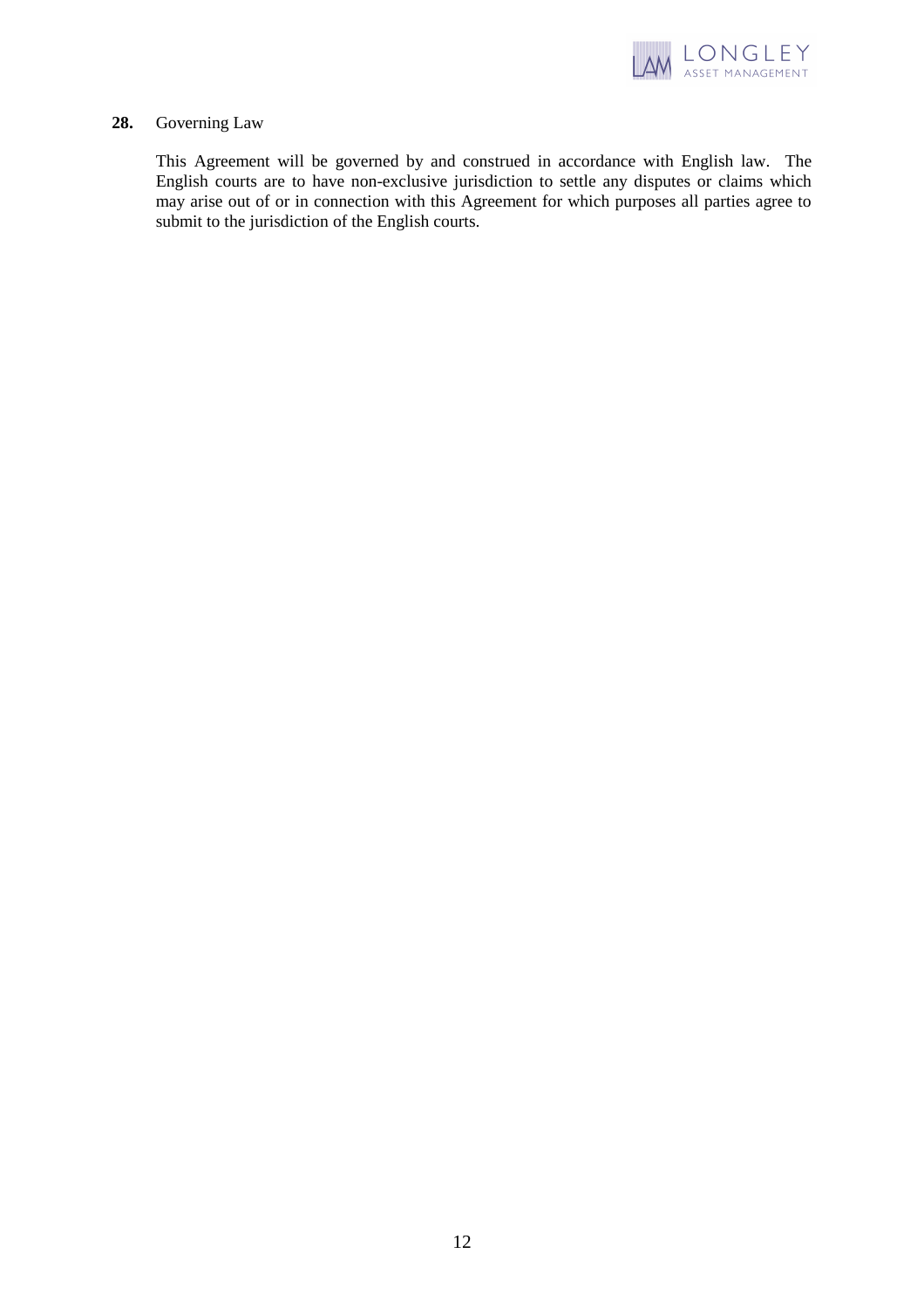

## **Schedule A**

- **1. Account Opening Forms**
- **2. Strategy Assessment Documents (Client Questionnaire and Client Profile and Background Information)**
- **3. Schedule of Fees and Charges**
- **4. Unregulated Collective Investment Scheme (UCIS) – Declaration (if applicable)**